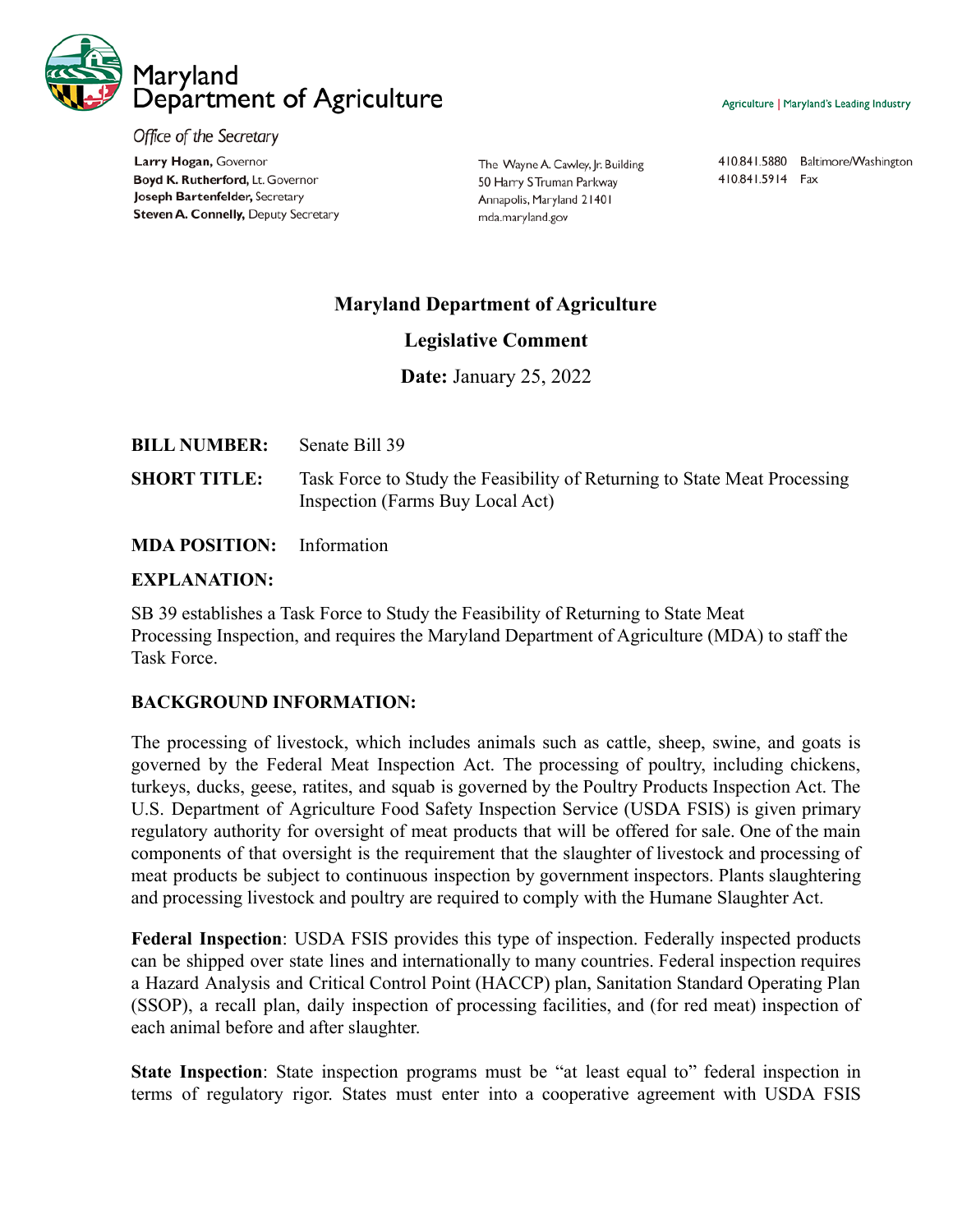guaranteeing regulatory standards are at least equal. About half the states have their own meat and/or poultry inspection programs. The federal Cooperative Interstate Shipment Program provides supervisory oversight of the inspection program allowing state-inspected meats from qualifying plants to be shipped across state lines.

**Custom-Exempt**: A custom-exempt plant can only slaughter and process livestock for the exclusive use of the livestock owner(s). This product cannot be sold. Facilities are subject to periodic, risk-based inspection by USDA FSIS and/or state authorities.

**Personal/ Individual Use Exemption**: Under certain conditions, a person may slaughter/ prepare livestock of their own raising for the exclusive use by them, members of their family, and/or their non-paying guests without the benefit of inspection. Absolutely no product produced under this exemption may be sold commercially.

**Retail-Exempt**: The retail exemption allows a meat processing business to sell meat at its own retail storefront without daily inspection from USDA FSIS or the state inspection agency. However, the processor is still subject to periodic, risk-based inspection by USDA FSIS, and/or state and local authorities. Retail-exempt businesses cannot slaughter livestock. Therefore, the meat used to produce retail products (fresh cuts or processed meats) must come from plants inspected by USDA FSIS or the state inspection agency in the processor's own state. A retailexempt processor can also sell a limited amount of product on a wholesale basis to hotel, restaurant, or institutional customers, as long as the product has not been cooked, cured, smoked, rendered, or refined.

A red meat plant can simultaneously do work that is custom-exempt, retail-exempt, and state-or federally inspected; a poultry plant cannot. Depending on the state, a plant may or may not be both state- and federally-inspected. There are several federal poultry processing exemptions for processors who slaughter and process fewer than 20,000 birds per year. This exemption requires the consumer to purchase the poultry on the farm.

The FMIA requires inspection for any product intended for human consumption, wholly or in part, from the carcass or parts of any cattle, sheep, swine, and goat. These animals, defined as "livestock" in the regulations, must be slaughtered and processed under federal inspection, and the meat food products must be inspected and passed for human consumption.

Federal inspection personnel must be present at all times during livestock slaughter operations and for at least part of each shift during which there is further processing of meat products.

Maryland's Wholesome Meat Act authorizes the licensing of slaughtering establishments, labeling of meat, and the state's humane slaughter provisions.